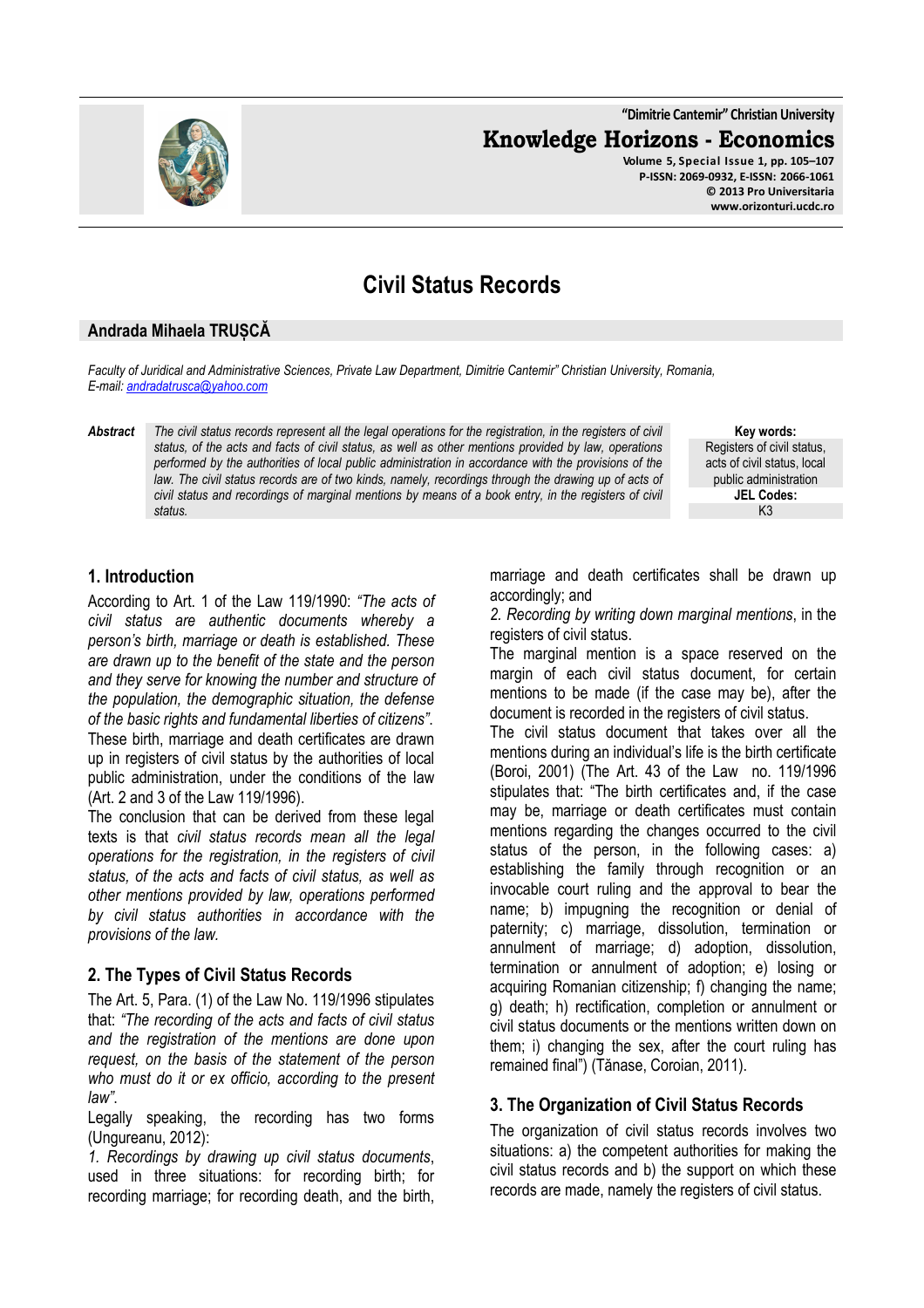1. The competent authorities who perform civil status records are the following (Jora, Uță, Albert, 2003):

the public community services for persons' record that depend on the county and local councils of the cities, the districts of the city of Bucharest, the towns and communes, by means of registrars;

- the public community service of the *taking-down or disembarkation* place, if the birth or death would occur in the train, on a ship or aircraft during a trip across the country;

the heads of diplomatic missions and consular offices of Romania, who are authorized to perform civil status records of the Romanian citizens who are abroad as well as the stateless; and

- *skippers and pilots.* 

The mayors and the heads of Romanian diplomatic missions and consular offices may delegate the exercise of the duties of registrar to the deputy mayor, respectively to one of the diplomatic agents or one of the consulate's officers.

If the birth or death occurs on a train, ship or aircraft or in another means of transport during the travel over Romanian territory, the competences for drawing up the civil status document belongs to the public community service at the lodging or disembarkation place.

If the birth, marriage or death occurs on a ship, during a trip outside Romanian territorial waters, the registration shall be recorded by the skipper in the log book.

If the birth or death occurs on a plane, during a trip outside the Romanian air space, the event is recorded by the pilot in the log book (Jora, 2007).

The records made in the log book within 30 days since the arrival at the country are forwarded, through the harbor's master office, respectively the airport commander, to the public community service for persons' record of Bucharest District 1, which will drawn up the civil status document and will issue the corresponding certificate (Ungureanu, 2012).

*2. registers of civil status*. The birth, marriage and death certificates are drawn up in registers of civil status, in two copies, both original, and they are filled in by hand in a special black ink (Art. 2, Para. 1 of the Law no. 119/1996); after they are filled in, the first copy is kept by the public community service for persons' record, organized at the level of the local council where it was drawn up. The second copy shall be submitted for safekeeping to the county public community services, respectively the county council or the General Council of Bucharest, within 30 days of the date when all the leaves of the register were filled in.

According to the Art. 2 Para. 2 of the Law no. 119/1996 *"As soon as the necessary digital infrastructure has been provided, the second copy of civil status documents, as well as subsequent mentions shall be drawn up electronically"*.

## **4. The Rules of Civil Status Records**

Civil status records are made according to some rules provided for in the Law no. 119/1996 and the regulations contained in other regulatory documents. Two categories of such rules result from here (P. Trușcă, A. Trușcă, 2013):

- general rules regarding civil status records; special rules regarding civil status records;

the recording of the acts and facts of civil status and the inscription of the mentions are made upon request, on the basis of the statement of the person who must do it, except the cases when, according to the law, they are done ex officio (Art. 5, Para. 1 of the Law no. 119/1996);

- the civil status documents drawn up by a person who exercised publicly the duties of registrar, with the observance of all legal provisions, are valid, even if this person did not have this quality, except the case when the beneficiaries of these documents were aware of the lack of this quality when the documents were drawn up (Art. 102 of the Civil Code). These regulations expressly establish the *rule of eror communis facit jus* (the exception from the principle according to which a null document cannot produce effects, justified by the occurrence of one common and invincible error, the result being the recognition of the legal value of an affiliation which has been created in this way);

in the event that the registrar refuses to drawn up a document or to enter a mention which is incumbent upon him, the person who has been refused in this way may notify the court that belongs to his/her domicile (Art. 9 of the Law no. 119/1996);

- the annulment, amendment, rectification or completion of the civil status documents and the mentions written down on them may be done only on the basis of a final court ruling and they are written down only by a mention on the corresponding civil status document (Art. 57 and 58 of the Law no. 119/1995) (Tănase, Coroian, 2011); and

- on the basis of the records in the registers of civil status, a birth, marriage or death certificate shall be issued only to those who are entitled to it and the copies of these certificates shall only be issued according to the law.

We point out the following special rules: the recording of birth, the recording of the recognition or the court ruling for determining the filiation; the recording of the adoption, the recording of marriage, the recording of divorce, the recording of death, the recording of the change of name through an administrative channel, the recording of the civil status documents of the Romanian citizens who are abroad, the recording of civil status documents in case of mobilization, war or participation in peace-keeping missions or humanitarian missions.